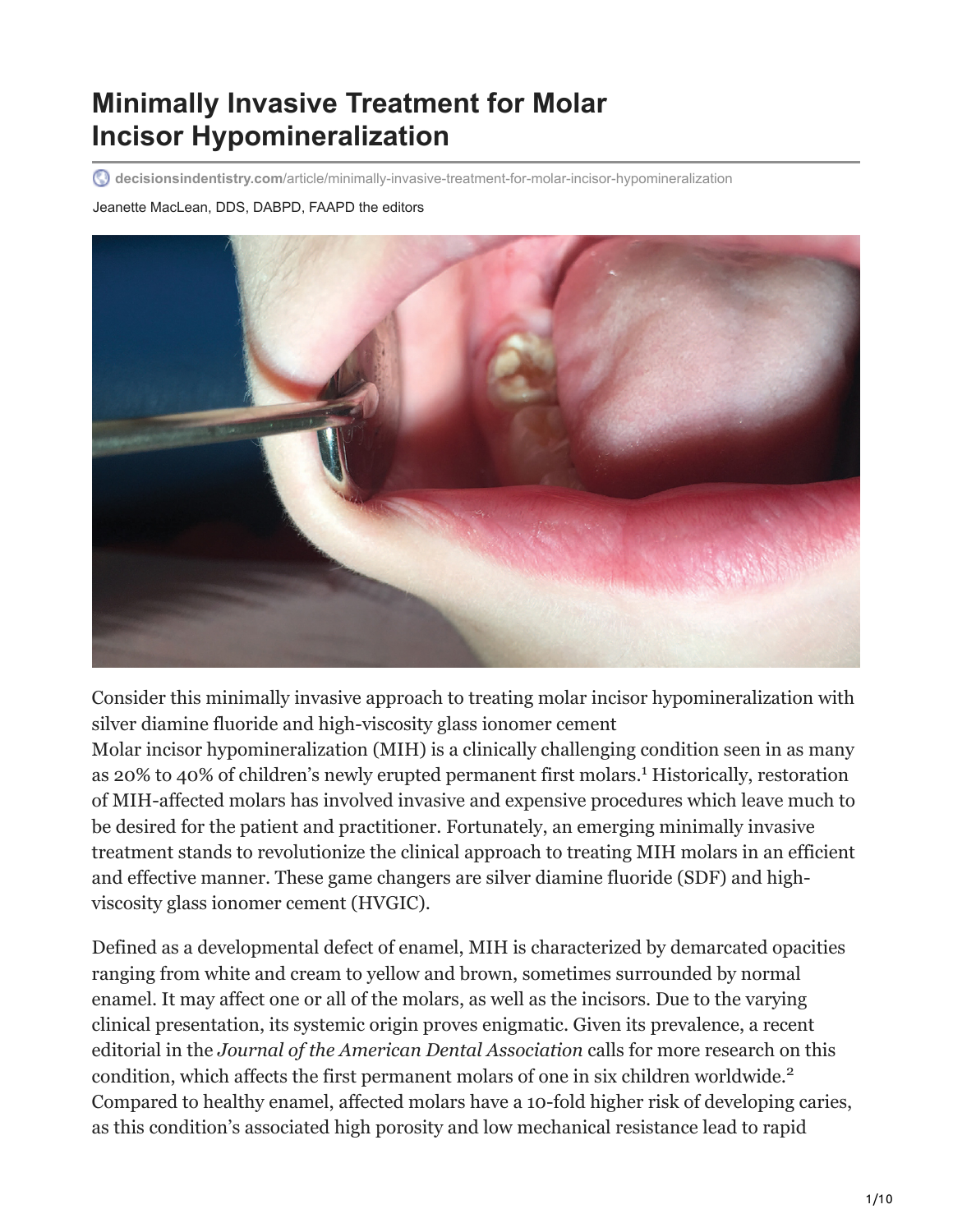enamel breakdown, sometimes occurring immediately after eruption.<sup>3</sup> Yellow-brownish defects are considered severe and have lower hardness values and greater porosity than white defects or healthy enamel. 4

Many children and young adults present to dental offices with this often painful and complicated condition. Depending on the severity, MIH-affected molars have traditionally been treated with resin-based sealants and fillings, stainless steel crowns (SSCs), or even with oral surgeon and orthodontic referrals for extraction and second molar substitution. Seemingly simple procedures, such as placing resin sealants, can be challenging to complete because MIH-affected enamel cannot be properly rinsed and dried without eliciting significant pain.<sup>1,4,5</sup> Profound anesthesia often proves to be difficult, if not impossible, to achieve, even when nitrous oxide and oral sedation are utilized.<sup>4,6</sup>

More concerning, resin products do not bond well to the hypomineralized surfaces, often leading to sealant loss, microleakage, filling fracture, and/or recurrent caries.<sup>1,7-9</sup> For more severely affected molars, parents and caregivers have felt overwhelmed when presented with expensive and invasive treatment options, such as sedation, stainless steel crowns and/or extraction. It is promising to now have a new, minimally invasive treatment option for MIH — specifically, SDF and new-generation HVGIC formulations.

# **SILVER DIAMINE FLUORIDE**

This topical antimicrobial and remineralizing agent was cleared by the U.S. Food and Drug Administration in 2014 for the treatment of dentinal hypersensitivity. While its precursor, silver nitrate, dates back to the mid 1800s, SDF was developed in Japan in the 1960s and is widely used in caries management. Its chemical composition is 25% silver (which is antimicrobial), 8% ammonia (which acts as a solvent), and 5% fluoride (for remineralization). There is an abundance of scientific evidence demonstrating the efficacy of SDF, including 12 randomized clinical trials.<sup>10-21</sup> A recent systematic review and metaanalysis found that the use of SDF is 89% more effective in controlling/arresting caries than other treatments or placebos, and the quality of evidence was graded as high.<sup>22</sup> In just 60 seconds and with little more than a microbrush, SDF can deliver profound, long-lasting relief of hypersensitivity. This material occludes dentinal tubules, producing preferential fluorohydroxyapatite and increasing mineral density and hardness.<sup>23</sup> This is particularly advantageous for young, apprehensive children with MIH who would typically cringe at the sight of an air-water syringe.

# **HIGH-VISCOSITY GLASS IONOMER CEMENT**

As a self-curing, bulk-fill restorative material, HVGIC is superior to resin composite because it is the most biocompatible restorative material. In addition, it produces significantly less shrinkage stress, bonds via chemical and micromechanical adhesion, and it releases fluoride and recharges, which reduces both biofilm pathogen levels and recurrent caries.<sup>24</sup> This is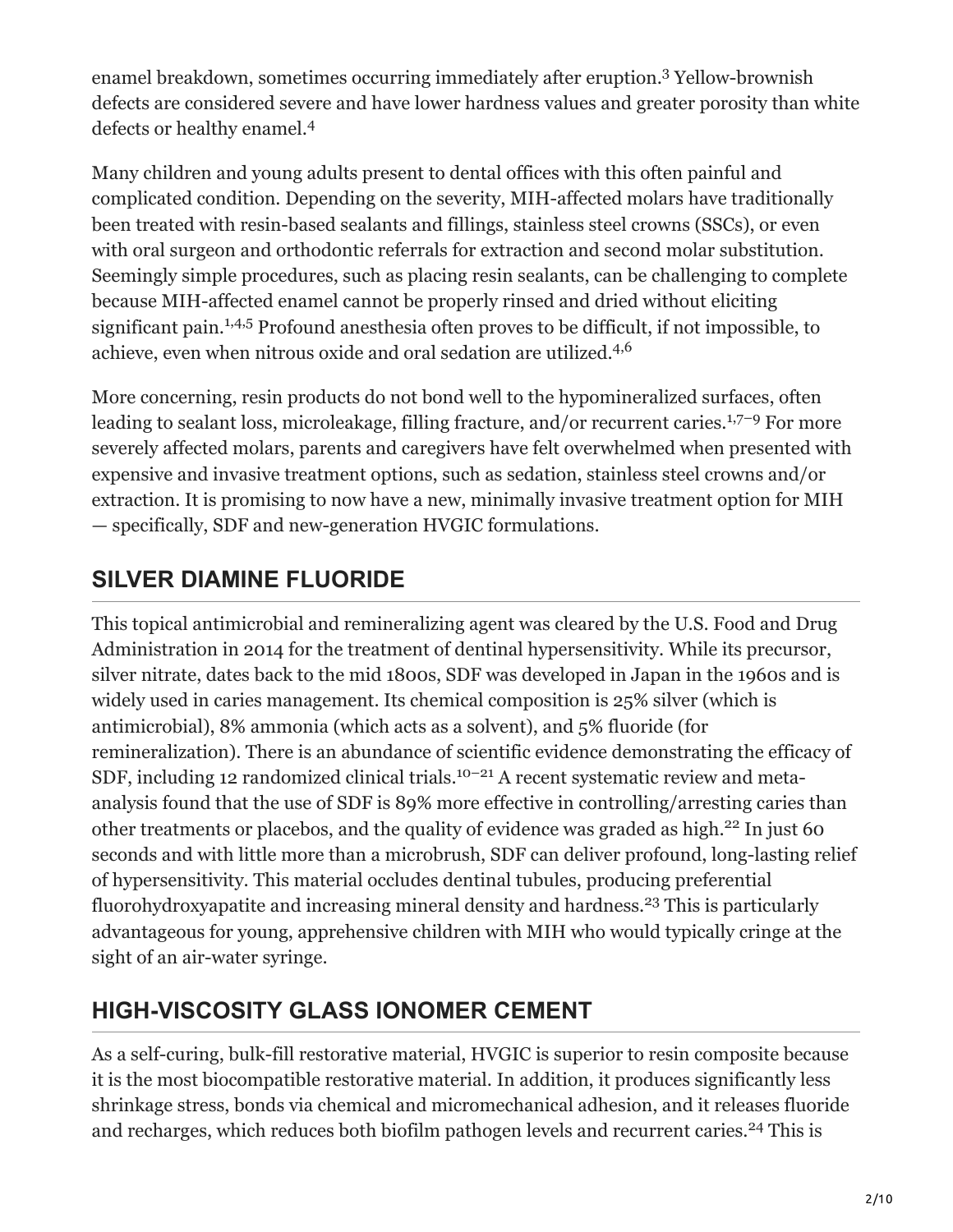particularly true in the case of MIH, where high levels of carbon and low concentrations of calcium and phosphorous, combined with large porosities in the microstructure, adversely impact the adhesion of resin to hypomineralized enamel.<sup>1</sup>

Prior to the placement of HVGIC, the tooth surface is conditioned with 20% polyacrylic acid ("cavity conditioner") for 10 seconds, which removes the smear layer, reduces risk of dentin demineralization, and reduces sensitivity.<sup>24</sup> It is critical to understand that polyacrylic acid and traditional 37% phosphoric acid etching are not the same, and they are not interchangeable. Further, use of a bonding agent is unnecessary, and would actually be detrimental to the restoration because it will block ion exchange and crosslinking of the material to the tooth surface.<sup>24</sup> After adjusting occlusion, a light-cured, self-adhesive nanofilled resin coating is placed over the HVGIC, which fills surface porosities, improves esthetics, increases flexural strength, and improves wear resistance to mimic resin composite by protecting it from saliva as it matures to its ideal mechanical properties.<sup>19</sup> A recent study from the University of Brasilia in Brazil found a 98% survival rate of restorations on first permanent molars affected by MIH after 12 months using a glass hybrid restorative system (Fuji EQUIA Forte, GC America) placed with the atraumatic restorative technique (ART). 1

# **CLINICAL PROTOCOL**

After taking a thorough patient history, including caries risk assessment, diet and nutritional counseling, a clinical examination is performed, followed by diagnosis, treatment planning, and an informed consent discussion. If MIH is identified, the condition is reviewed with the patient and parent/caregiver, including a discussion of the increased risk of caries (unless a lesion has already been diagnosed), along with assessment of hypersensitivity. This is done via patient report, as well as observation of the patient's response to prophylaxis (e.g., observing whether he or she can tolerate rinsing or drying).

For the purposes of this article, the focus will be on MIH-affected teeth with a history of hypersensitivity and caries treated with a minimally invasive ART approach, including the application of 38% SDF and restoration with HVGIC. This technique is known as SMART (or silver modified ART). 25,26

# **BASIC APPLICATION OF SILVER DIAMINE FLUORIDE**

1. Protective eyewear and a plastic-lined bib are placed on the patient.

2. Petroleum jelly is applied to the lips and peri-oral area to prevent inadvertently staining the lips or face with SDF (any stain can be removed with hydrogen peroxide on a gauze or cotton pad).

3. The tooth should be clean and free from food or debris.

4. Isolate with dry-aides and/or cotton rolls.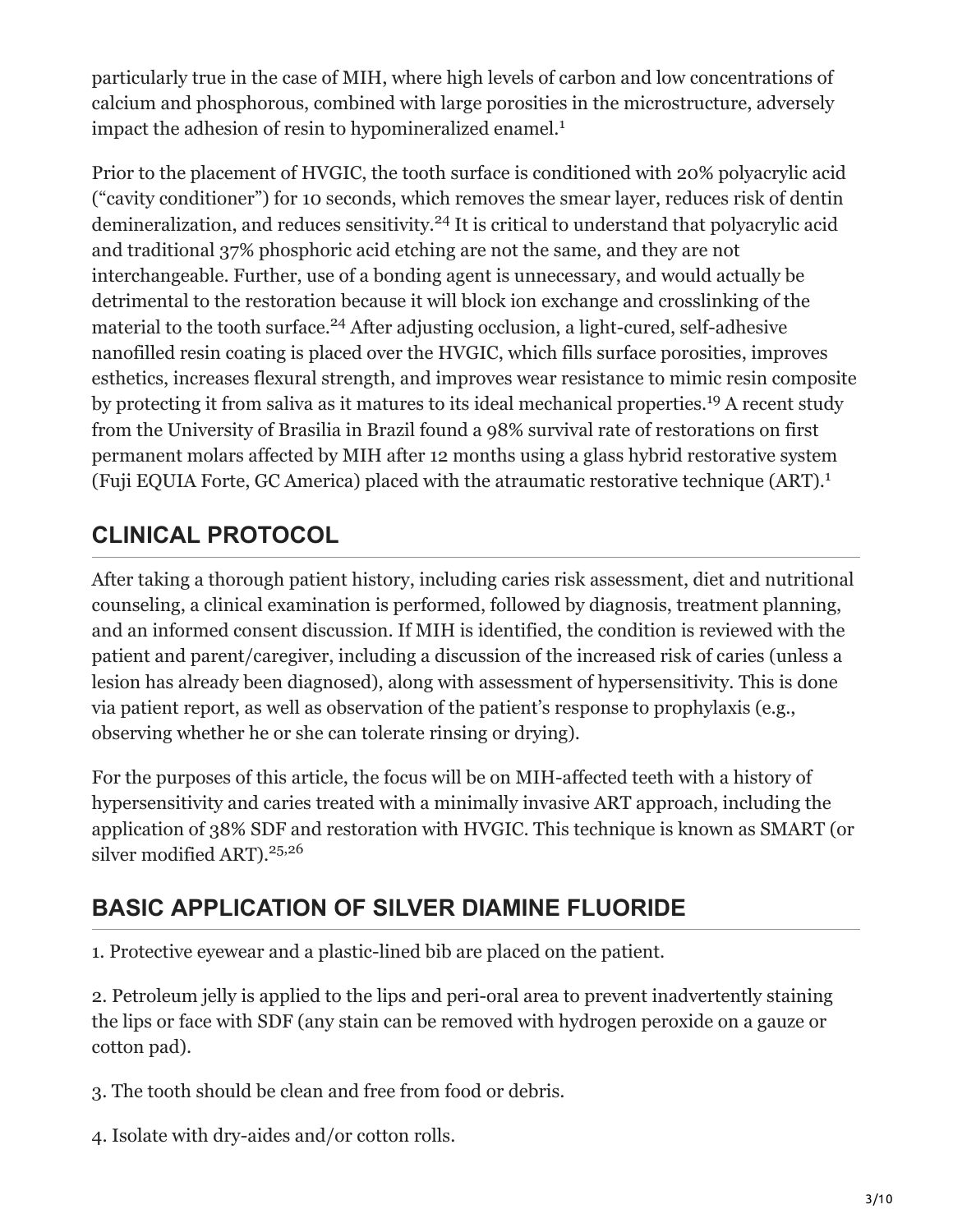5. Thoroughly dry the tooth.

\*Note: Patients with MIH typically cannot tolerate spraying with the air-water syringe, so dry the tooth with a 2×2-inch gauze instead.

6. Place one drop of SDF on a plastic dappen dish.

7. Dip a microbrush into the SDF and then apply to the tooth for one to three minutes.

\*Note: Do not allow SDF to touch the tongue or inflamed tissue, as it may cause a burning sensation.

8. Blot the excess SDF with gauze and coat the tooth with fluoride varnish.

9. Hypersensitivity symptoms should improve within 24 hours, though anecdotally some patients have reported same-day improvement of symptoms.

#### **BASIC APPLICATION OF HIGH-VISCOSITY GLASS IONOMER**

1. The patient is reappointed in two to four weeks.

\*Note: This allows time for the SDF to arrest caries and decrease sensitivity. It also allows the HVGIC to remain white, because even though it is self-curing, if it is applied the same day as the SDF, it will react with the free silver ions and turn gray. If HVGIC is applied and light cured the same day as SDF, the entire restoration and any surface contacted by the SDF will instantly turn black due to the light precipitating the silver out of solution.

2. Clean the tooth with plain pumice, rinse and dry.

3. Local anesthesia and rubber dam isolation are not necessary because SDF is an effective desensitizer and HVGIC is hydrophilic.

4. Prepare the carious surface following the principles of minimal intervention dentistry (Frencken<sup>24</sup>) and the atraumatic approach, whereby soft caries and unsupported enamel are removed via hand excavation with a spoon excavator and/or slow-speed round bur, conserving as much tooth structure as possible, and using caution not to expose the pulp.

\*Note: Partial caries removal is an evidence-based approach supporting by high-quality evidence. 27–31

5. Apply cavity conditioner (20% polyacrylic acid) for 10 seconds, rinse and dry, but do not desiccate.

6. Tap the glass ionomer capsule on its side to loosen the glass particles, push the plunger in, click the applicator gun once to activate, and then triturate for 10 seconds.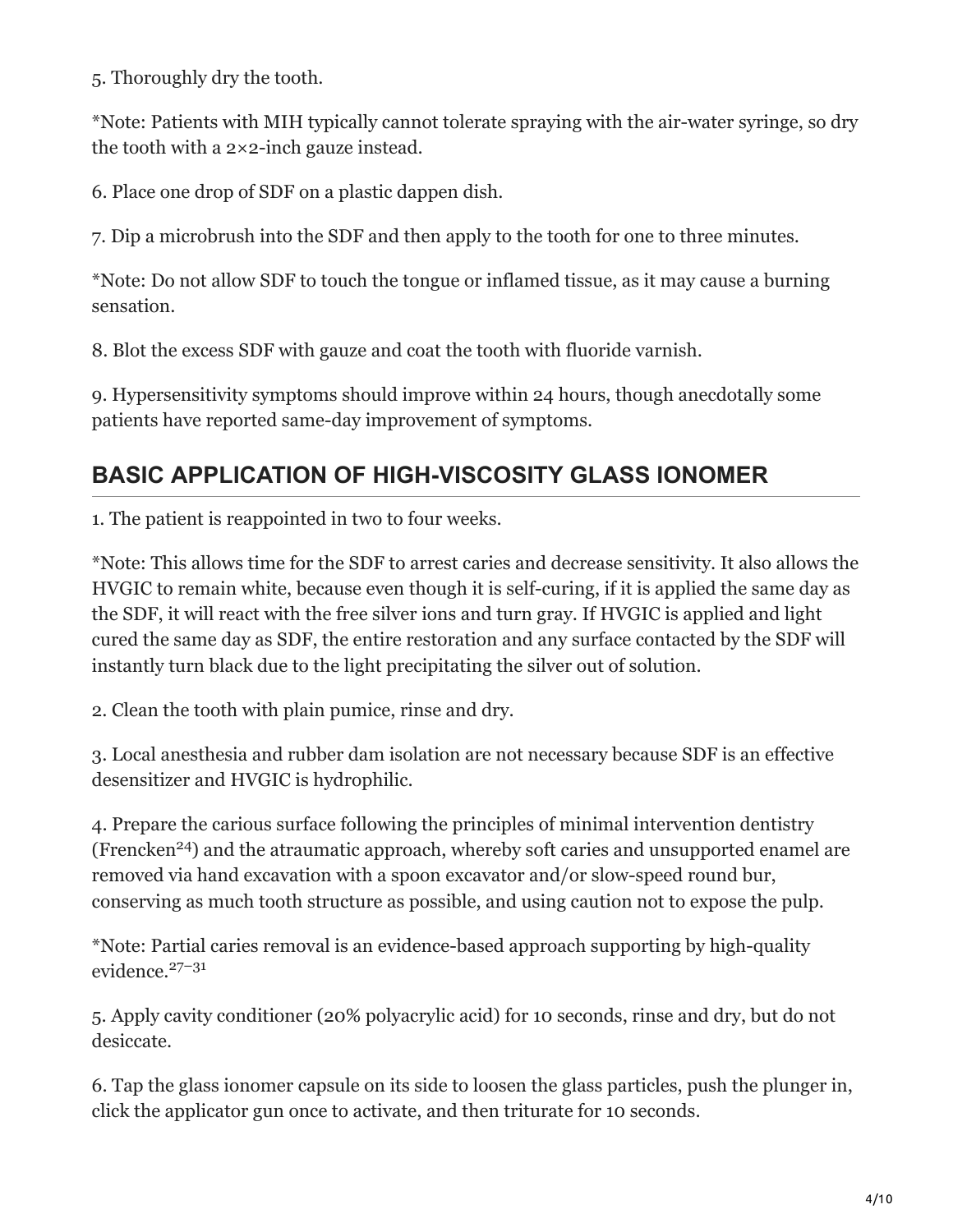7. Immediately apply the HVGIC to the tooth.

8. Adapt the HVGIC to the grooves and/or cavity using a condenser or damp Q-tip and remove excess material.

9. Working time is a short: 1 minute, 15 seconds — however, this can vary with humidity. Use caution not to overwork or manipulate the material, as this may disrupt the crosslinking and the material could fail.

\*Note: In a dry climate, try not to work the material beyond 45 seconds.

10. Wait 2 minutes, 30 seconds for the HVGIC to set, then shape and adjust occlusion using copious amounts of water.

11. Apply the self-adhesive resin coat and light cure for 20 seconds.

12. Instruct patient to have a soft diet for 48 hours (sample postoperative instructions can be downloaded at *kidsteethandbraces.com*).

#### **CASE STUDY: SEVERE MOLAR INCISOR HYPOMINERALIZATION WITH CARIES AND SEVERE HYPERSENSITIVITY**

An extremely apprehensive 7-year-old boy presented for a new patient exam. He had a history of severe pain in his molars, which made it difficult to eat, drink or brush his back teeth. The exam revealed severe MIH and caries affecting all four of his first permanent molars (Figures 1A and 1B, and Figure 2), varying in International Caries Detection and Assessment System (ICDAS)<sup>32</sup> scores from 1 to 4, as well as caries into the pulp on his mandibular right primary second molars, and an ICDAS 3 lesion on the distal of his lower left first primary molar. Treatment options for the MIH molars were discussed at length with the patient's father, including: (1) oral conscious sedation and SSCs; (2) referral to an oral surgeon and orthodontist for extractions and second molar substitution; or (3) apply SDF and place interim therapeutic restorations with HVGIC.

The patient's father was overwhelmed by the idea of the invasiveness and cost of options 1 and 2, and decided to have SDF placed at the exam. The patient returned in four weeks and he and his father reported a dramatic improvement in the patient's symptoms. All four of his first permanent molars were treated with the ART approach and restored with HVGIC. Definitive restorations were placed on his primary molars. The patient returned 10 months later and his HVGIC restorations were holding up well, and both the patient and his father reported that he no longer has tooth-related pain or sensitivity (Figures 3A and 3B and Figure 4). The father expressed that he was not interested in extractions and would prefer for his son to keep his teeth. In addition, he was aware these teeth would likely need fullcoverage restorations in the future.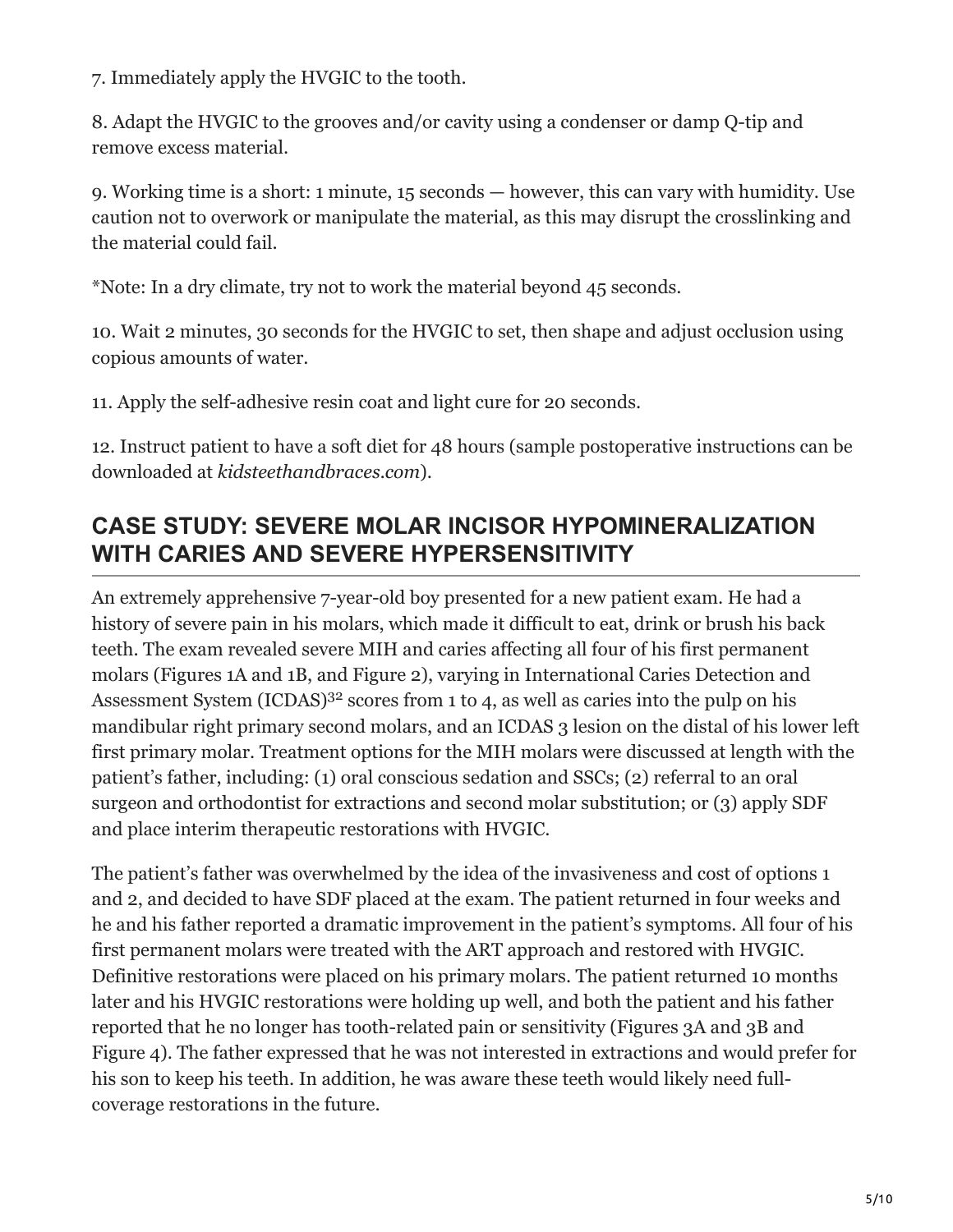

**FIGURES 1A and 1B.** Initial clinical presentation of a 7-year-old with severe molar incisor hypomineralization of his first permanent molars.



**FIGURE 2.** Initial bitewing radiographs of a 7 year-old with severe molar incisor hypomineralization of his first permanent molars.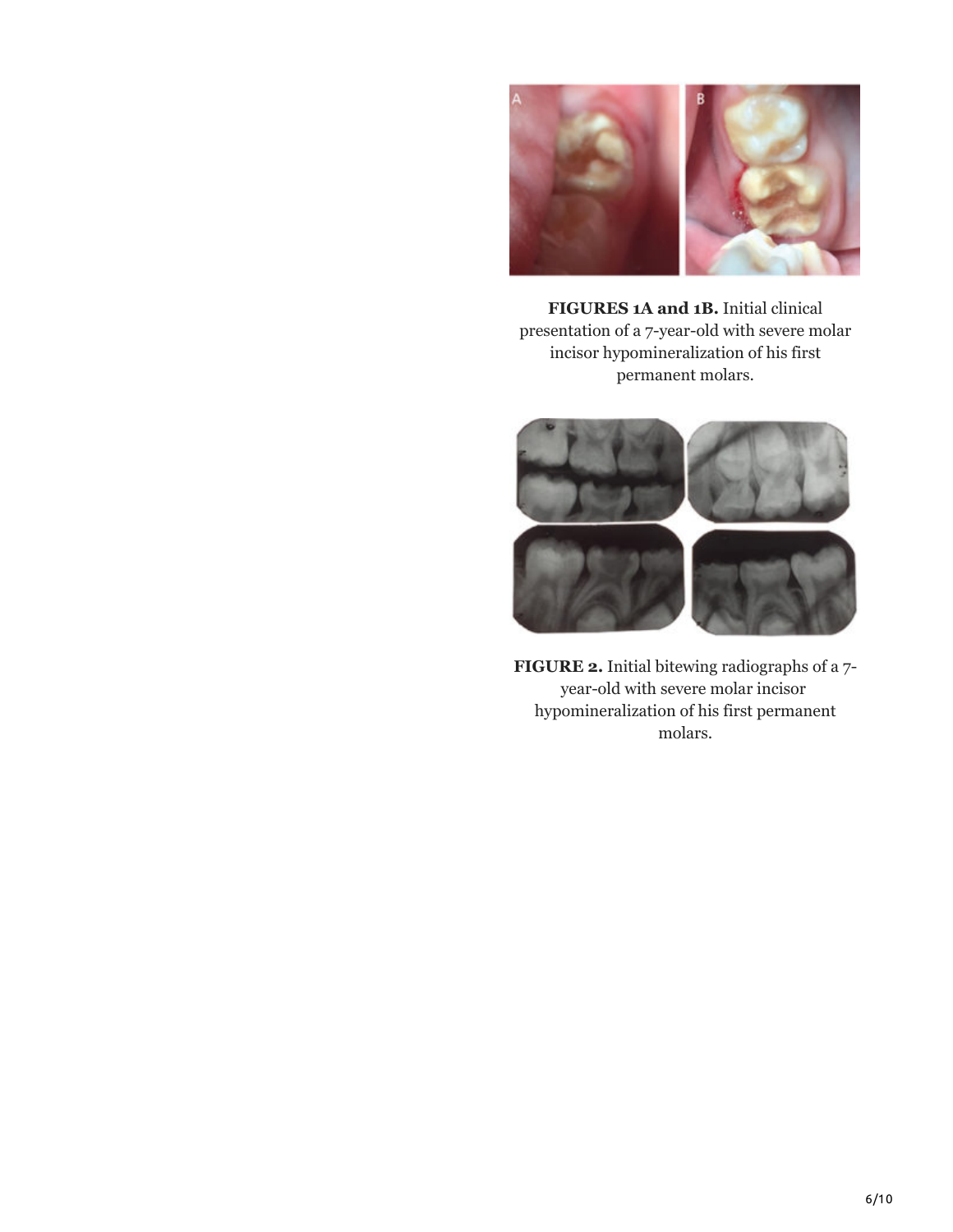

**FIGURES 3A and 3B.** Clinical presentation at the 10-month follow up appointment of a 7 year-old treated with silver diamine fluoride (Advantage Arrest Silver Diamine Fluoride 38%, Elevate Oral Care) and high-viscosity glass ionomer cement (Fuji EQUIA Forte, GC America). The patient reported marked improvement in hypersensitivity symptoms (A). Note the improved gingival health now that the patient can tolerate toothbrushing (B).

#### **DISCUSSION**

It is important to note that application of SDF does not turn the entire hypomineralized tooth black — rather, only the areas with active caries lesions will stain. Another advantage of minimally invasive treatment with HVGIC is its opacity and ability to mask dark SDF stain without the need for removal of tooth structure, which increases the conservative nature of this approach. When using this technique, some clinicians advise against adding potassium iodide in an attempt to reduce stain, as studies have shown the addition of potassium iodide will reduce SDF efficacy and still produce perceptible stain in the long run.<sup>33,34</sup>

While these treatments may not be the final restoration, they can dramatically improve the patient's quality of life and serve as an effective interim restoration until the family determines how to proceed (for example, with second molar substitution). Alternately, it can buy time until the child is older and can either have an SSC placed without the need for sedation, or even bypass an interim SSC and take the child into young adulthood when the patient can have an esthetic permanent crown placed.



**FIGURE 4.** Bitewing and periapical radiographs at the patient's 10-month follow-up visit.

Regardless of the ultimate therapy, SDF and HVGIC represent a revolutionary minimally invasive treatment for MIH that deserves a place in any practitioner's repertoire.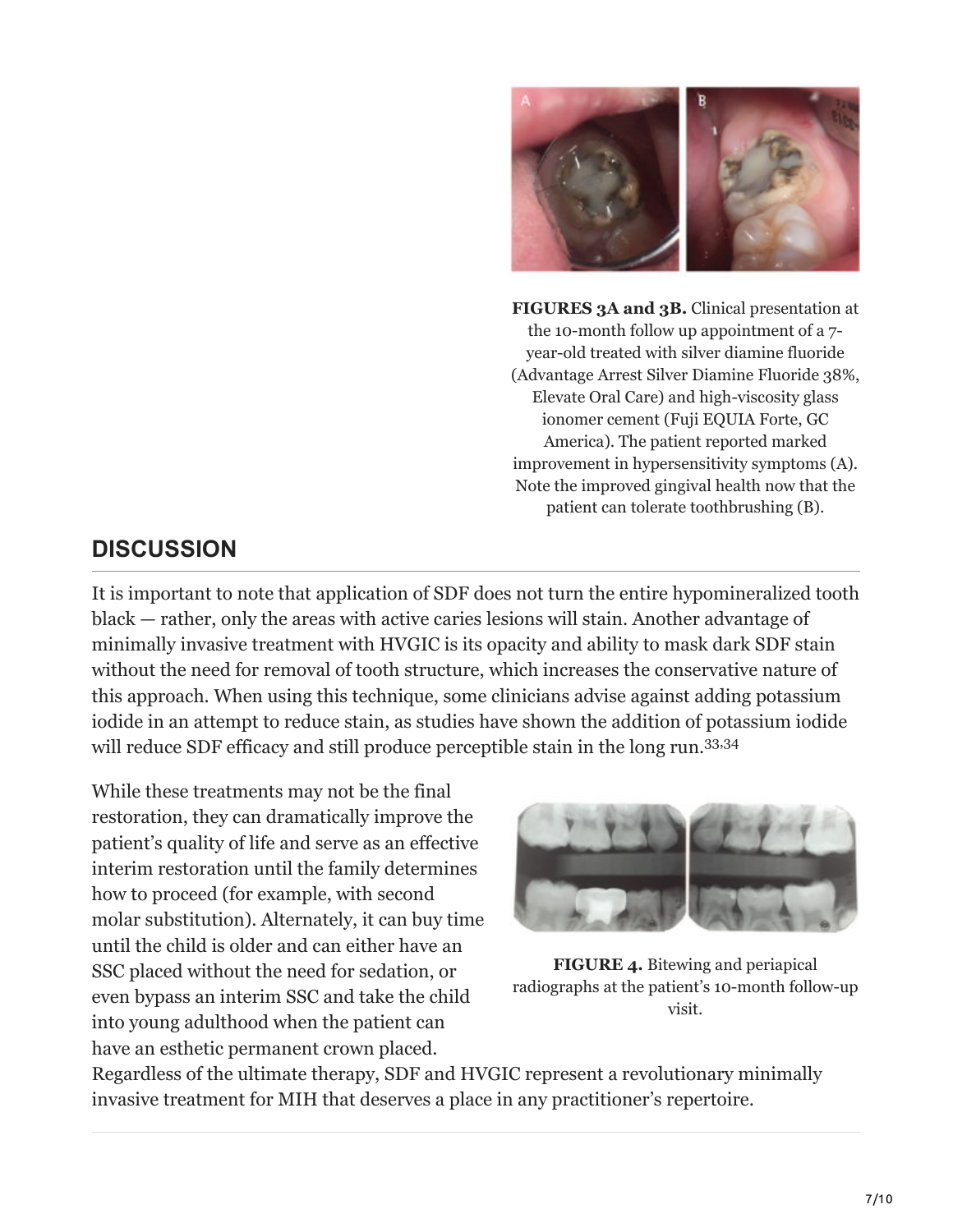#### **KEY TAKEAWAYS**

- An emerging minimally invasive treatment allows clinicians to treat molar incisor hypomineralization-affected molars in an efficient and effective manner using silver diamine fluoride (SDF) and high-viscosity glass ionomer cement (HVGIC).
- Compared to healthy enamel, affected molars have a 10-fold higher risk of developing caries, as this condition's associated high porosity and low mechanical resistance lead to rapid enamel breakdown.
- Yellow-brownish defects are considered severe and have lower hardness values and greater porosity than white defects or healthy enamel. 4
- Prior to placement of HVGIC, the tooth surface is conditioned with 20% polyacrylic acid ("cavity conditioner") for 10 seconds, which removes the smear layer, reduces risk of dentin demineralization, and reduces sensitivity.<sup>24</sup>
- It is important to note that application of SDF does not turn the entire hypomineralized tooth black — rather, only the areas with active caries lesions will stain.
- Another advantage of minimally invasive treatment with HVGIC is its opacity and ability to mask dark SDF stain without the need for removal of tooth structure — which increases the conservative nature of this approach.

#### **REFERENCES**

- 1. Grossi J, Cabral RN, Ribeiro AP, Leal SC. Glass hybrid restorations as an alternative for restoring hypomineralized molars in the ART model. *BMC Oral Health*. 2018;18:65.
- 2. Hubbard M. Molar hypomineralization: what is the U.S. experience? *J Am Dent Assoc*. 2018;149:329–330.
- 3. Pitiphat W, Savisit R, Chansamak N, Subarnbhesaj A. Molar incisor hypomineralization and dental caries in six- to seven-year-old Thai children. *Pediatr Dent*. 2014;36:487– 582.
- 4. Ozgül BM, Saat S, Sönmez H, Oz FT. Clinical evaluation of desensitizing treatment for incisor teeth affected by molar-incisor hypomineralization. *J Clin Pediatr Dent.* 2013;38:101–105.
- 5. Hussein AS, Faisal M, Haron M, Ghanim AM, Abu-Hassan MI. Distribution of molar incisor hypomineralization in Malaysian children attending university dental clinic. *J Clin Pediatr Dent.* 2015;39:219–223.
- 6. Rodd HD. Pulpal status of hypomineralized permanent molars. *Pediatr Dent*. 2007;29:514–520.
- 7. Takahashi K, Correia Ade S, Cunha RF. Molar incisor hypomineralization. *J Clin Pediatr Dent.* 2009;33:193–198.
- 8. Jälevik B, Klingberg GA. Dental treatment, dental fear and behaviour management problems in children with severe enamel hypomineralization of their permanent first molars. *Int J Paediatr Dent.* 2002;12:24–32.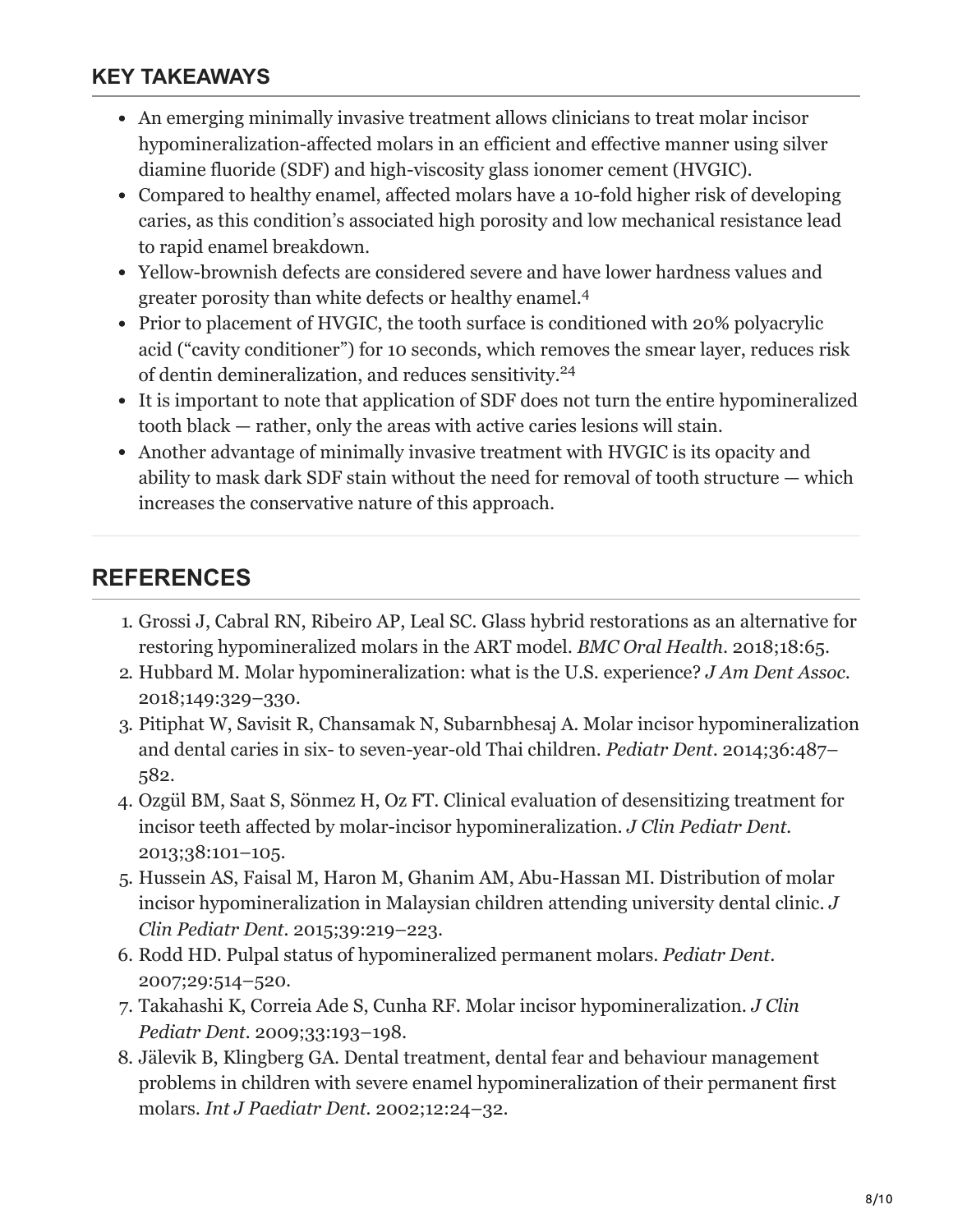- 9. Lygidakis NA. Treatment modalities in children with teeth affected by molar-incisor enamel hypomineralisation (MIH): a systematic review. *Eur Arch Paediatr Dent.* 2010;11:65–74.
- 10. Chu CH, Lo EC, Lin HC. Effectiveness of silver diamine fluoride and sodium fluoride varnish in arresting dentin caries in Chinese preschool children. *J Dent Res.* 2002;81:767–770.
- 11. Zhi QH, Lo EC, Lin HC. Randomized clinical trial on effectiveness of silver diamine fluoride and glass ionomer in arresting dentine caries in preschool children. *J Dent.* 2012;40:962–967.
- 12. Yee R, Holmgren C, Mulder J, Lama D, Walker D, van Palenstein Helderman W. Efficacy of silver diamine fluoride for arresting caries treatment. *J Dent Res.* 2009;88:644–647.
- 13. Dos Santos VE Jr, de Vasconcelos FM, Ribeiro AG, Rosenblatt A. Paradigm shift in the effective treatment of caries in schoolchildren at risk. *Int Dent J.* 2012;62:47–51.
- 14. Llodra JC, Rodriguez A, Ferrer B, Menardia V, Ramos T, Morato M. Efficacy of silver diamine fluoride for caries reduction in primary teeth and first permanent molars of schoolchildren: 36-month clinical trial. *J Dent Res.* 2005;84:721–724.
- 15. Zhang W, McGrath C, Lo ECM, Li JY. Silver diamine fluoride and education to prevent and arrest root caries among community-dwelling elders. *Caries Res.* 2013;47:284– 290.
- 16. Liu BY, Lo EC, Chu CH, Lin HC. Randomized trial on fluorides and sealants for fissure caries prevention *J Dent Res.* 2012;91:753–758.
- 17. Tan HP, Lo ECM, Dyson JE, Luo Y, Corbet EF. A randomized trial on root caries prevention in elders. *J Dent Res.* 2010;89:1086–1090.
- 18. Monse B, Heinrich-Weltzien R, Mulder J, Holmgren C, van Palenstein Helderman WH. Caries preventive efficacy of silver diamine fluoride (SDF) and ART sealants in a school-based daily fluoride toothbrushing program in the Philippines. *BMC Oral Health.* 2012;12:52.
- 19. Braga MM, Mendes FM, De Benedetto, Imparato JP. Effect of silver diammine fluoride on incipient caries lesions in erupting permanent first molars: a pilot study. *J Dent Child (Chic)*. 2009;76:28–33.
- 20. Duangthip D, Chu CH, Lo EC. A randomized clinical trial on arresting dentin caries in preschool children by topical fluorides, 18 month results. *J Dent.* 2015;44:57–63.
- 21. Fung MH, Duangthip D, Wong MC, Lo EC, Chu CH. Arresting dentin caries with different concentration and periodicity of silver diamine fluoride. *JDR Clin Trans Res.* 2016;1:143–152.
- 22. Chibinski AC, Wambier LM, Feltrin J, Loguercio AD, Wambier DS, Reis A. Silver diamine fluoride has efficacy in controlling caries progression in primary teeth: a systematic review and meta-analysis. *Caries Res.* 2017;51:527–554.
- 23. Mei ML, Nudelman F, Marzec B, et al. Formation of fluorohydroxyapatite with silver diamine fluoride. *J Dent Res*. 2017;96:1122–1128.